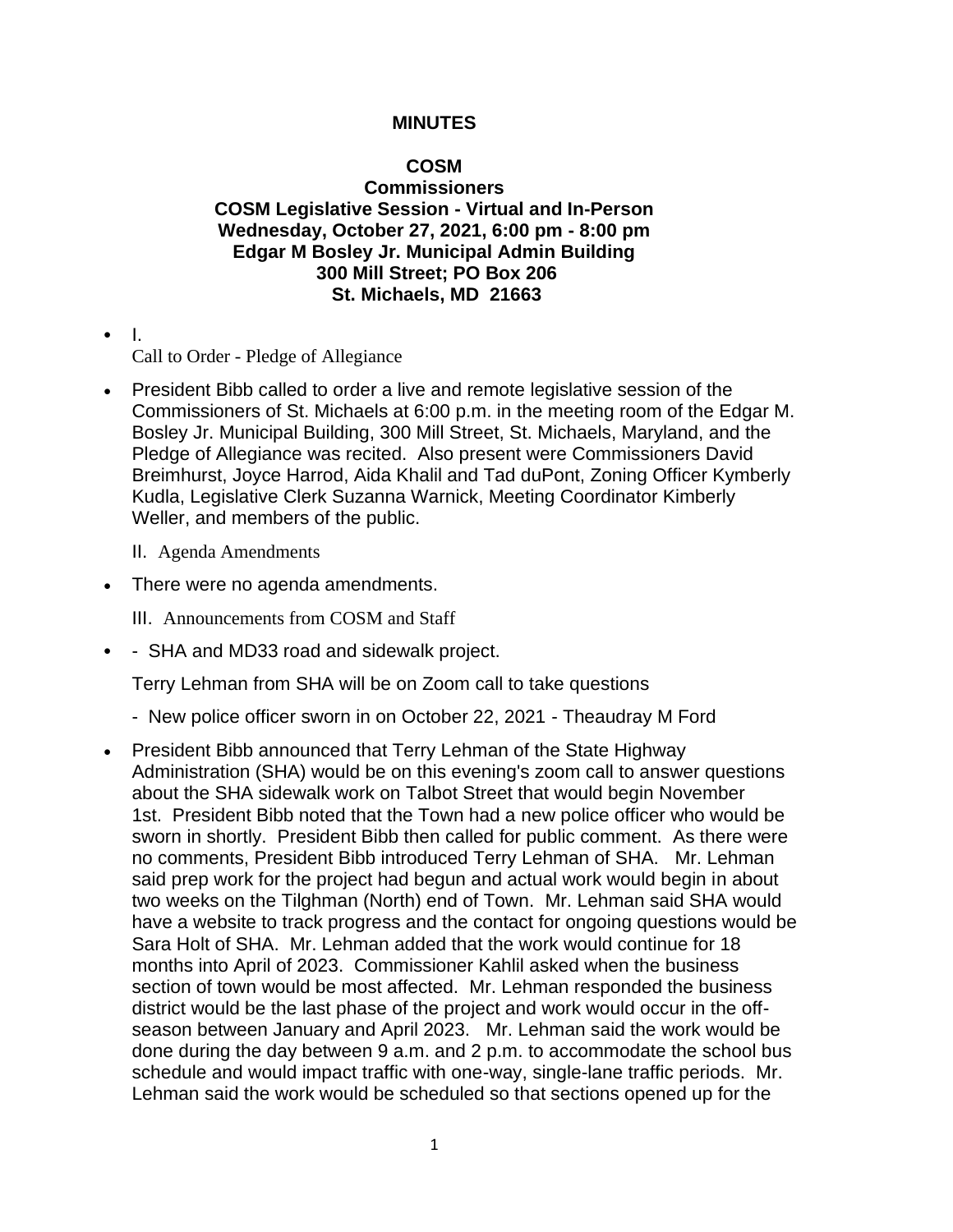work week would be closed by Friday afternoon to be safe for weekend activity and visitors. Mr. Lehman said the contractor is McDonald Landscaping of Linthicum, Maryland and that SHA would be using professional flaggers for traffic direction. Mr. Lehman added that the street would be paved after all sidewalk work was done.

IV. Comments from the Public

• Mr. Lehman answered questions from Jennifer Smith of the Galley restaurant on Talbot Street about the scheduling of work. Mike Estrella of E. Chew asked for confirmation that work schedule information would be disseminated via the Town's constant contact system as well as the State's website. He was assured that communication was a priority for the Town and the State. Chief Smith offered his assistance to Mr. Lehman and his crew with any pedestrian or driver that may arise over the course of the work.

Chief Smith introduced the Town's new police officer, Officer Theaudray "Theo" Ford, who provided some personal background and said he was delighted to be in St. Michaels.

- V. Consent Agenda for Minutes
- • **Minutes**
- October 13, 2021
- President Bibb announced that the Consent Agenda included minutes for October 13, 2021. Commissioner duPont asked that any damage to Railroad Avenue caused by its use as a staging area be included in the Memorandum of Understanding with SHA and reflected in the minutes. President Bibb called for a motion to accept the minutes as amended. Commissioner duPont made the motion, which was seconded by Commissioner Khalil, and which then passed on a roll call vote of 5-0 in favor.
- VI. Bids and Contracts
- •

Mill and Overlay - Portion of Perry Cabin Drive

• President Bibb said only one bid was received for the mill and overlay of a section of Perry Cabin Drive. He announced that R.L. Ewing had submitted a bid in the amount of \$8,491.00. The Commissioners agreed to award the bid to the single bidder given the urgency of the work and having solicited bids from a total of eight contractors. Commissioner duPont made the motion to accept the bid as presented. Commissioner Harrod seconded it and the motion passed on a roll call vote of 5-0 in favor.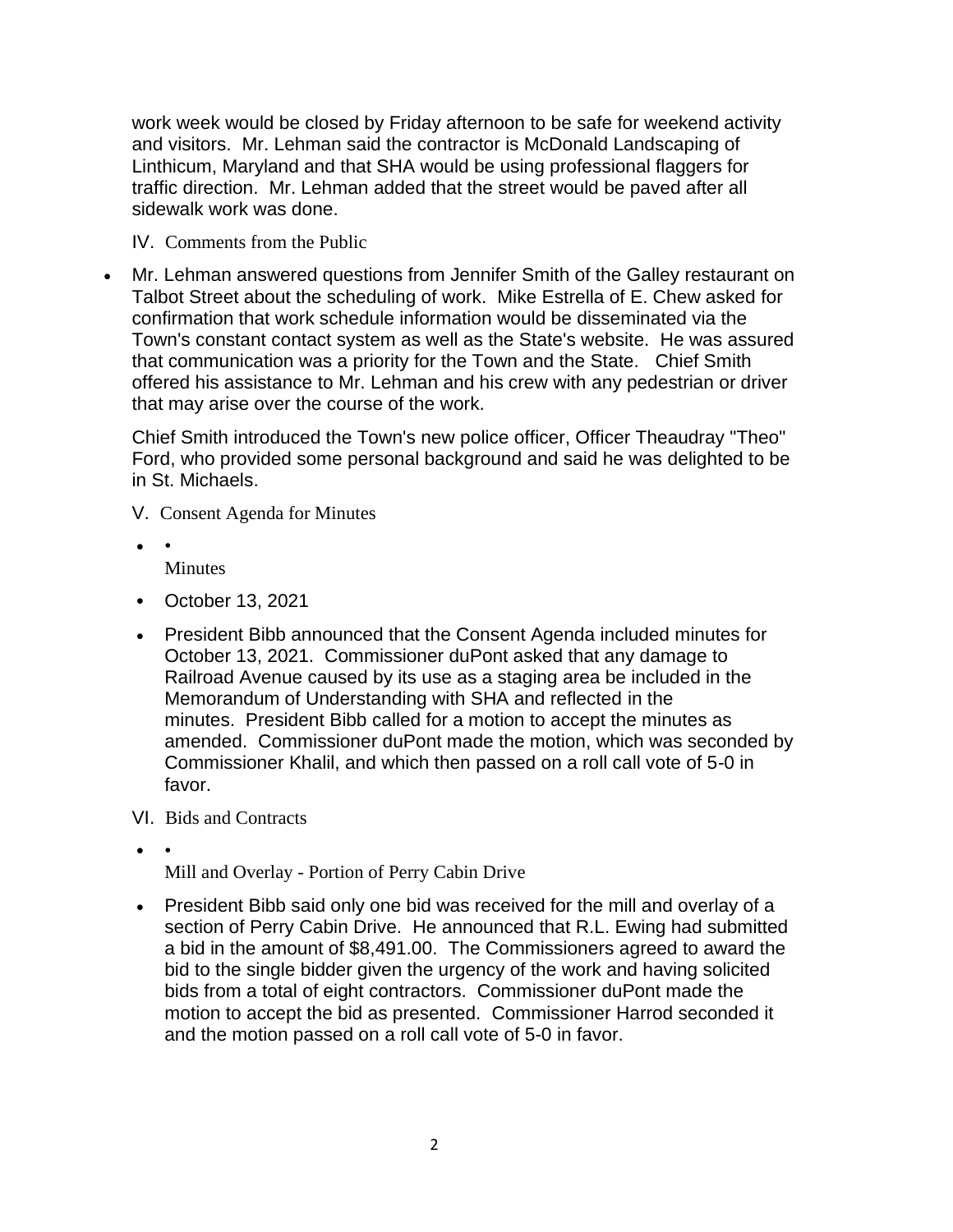- VII. Items for Discussion Health Insurance Renewal
- Medical benefit comparison
- Commissioner duPont opened the discussion of renewal of the health insurance plan. Commissioner duPont said Town Manager Jeff Rhodes had researched the health plans offered by the Local Government Insurance Trust (LGIT) and was recommending that the Town transition to a LGIT plan, but that the Town maintain the current health plan for this year, which included a slight cost increase. The transition to a LGIT plan in 2023 would allow enough time to properly present the new plan to employees. Commissioner Breimhurst confirmed that the transition would move the Town from the Care First plan to the state-wide CIGNA health plan offered through LGIT's larger insurance pool. Commissioner Breimhurst said the new plan should save the Town money while offering employees a matched plan.
- •

Water Department Lease

- Between Commissioners of St. Michaels and St. Michaels Department of Public Works
- Commissioner duPont said the land lease for the water department is in final form, it can be adjusted in the future by simple amendment and he recommended moving forward with the lease in its current form. As there were no objections, Commissioner duPont made a motion to accept the land lease between the Town and the Water Department as presented. Commissioner Breimhurst seconded it and the motion passed on a roll call vote of 5-0 in favor.
- • Donated playground equipment from St. Luke's
- Commissioner duPont said he objected to the donated playground equipment being added to the parking lot area of Hollis Park and the Town Office. He said the equipment was better suited to Bradley Park, which was a safer location for children to play. Commissioner duPont also added that the town office area was too small for the equipment being donated. Commissioner Breimhurst thanked St. Luke's for their offer of the equipment, but said he agreed with Commissioner duPont that Bradley Park or Back Creek Park would be a more appropriate location for it. Commissioner Khalil agreed that Hollis Park was not the right location. Commissioner Briemhurst made a motion to accept the donated equipment, but to put it in either Bradley Park or the Watermen's Park at Back Creek. Commissioner duPont seconded the motion, which then passed on a roll call vote of 5-0 in favor.

• •